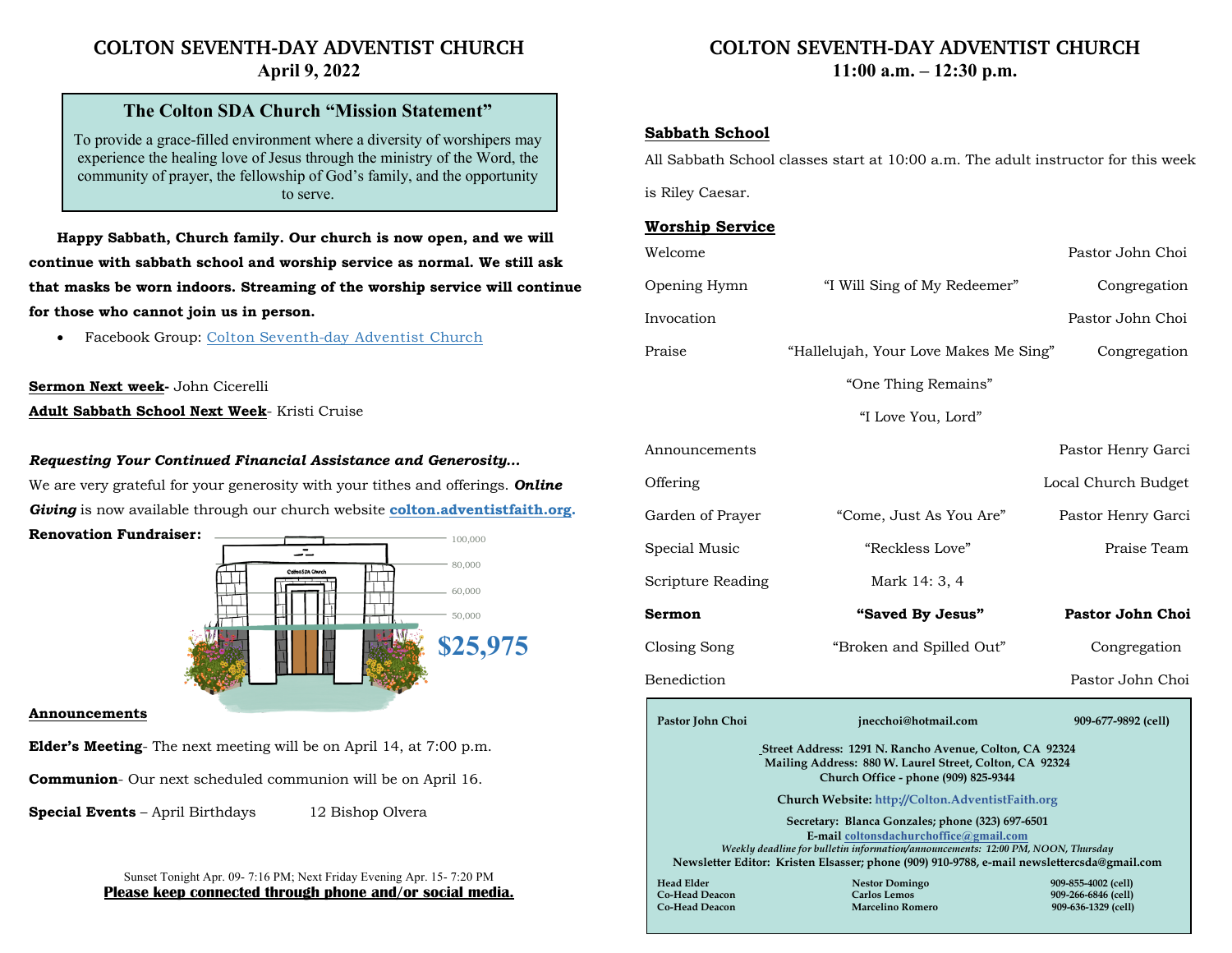# **Praise Music:**

## **I WILL SING OF MY REDEEMER, 343**

I will sing of my Redeemer, And His wondrous love to me; On the cruel cross He suffered, From the curse to set me free.

Sing, oh sing, of my Redeemer, With His blood, He purchased me. On the cross, He sealed my pardon, Paid the debt and made me free.

I will tell the wondrous story, How my lost estate to save, In His boundless love and mercy, He the ransom freely gave

Sing, oh sing, of my Redeemer, With His blood, He purchased me. On the cross, He sealed my pardon, Paid the debt and made me free.

I will sing of my Redeemer, And His heavenly love to me; He from death to life hath brought me, Son of God with Him to be

Sing, oh sing, of my Redeemer, With His blood, He purchased me. On the cross, He sealed my pardon, Paid the debt and made me free.

### **HALLELUJAH, YOUR LOVE MAKES ME SING**

Hallelujah, hallelujah, hallelujah

Your love makes me sing Hallelujah, hallelujah, hallelujah Your love makes me sing

Your love is amazing Steady and unchanging Your love is a mountain Firm beneath my feet Your love is a mystery How you gently lift me When I am surrounded Your love carries me

Hallelujah, hallelujah, hallelujah Your love makes me sing Hallelujah, hallelujah, hallelujah Your love makes me sing Your love makes me sing

Your love is surprising I can feel it rising Oh the joy that's glowing Deep inside of me Every time I see you All your goodness shines through I can feel this God song Rising up in me

Hallelujah, hallelujah, hallelujah Your love makes me sing Hallelujah, hallelujah, hallelujah Your love makes me sing Your love makes me sing

### **ONE THING REMAINS**

Higher than the mountains that I face Stronger than the power of the grave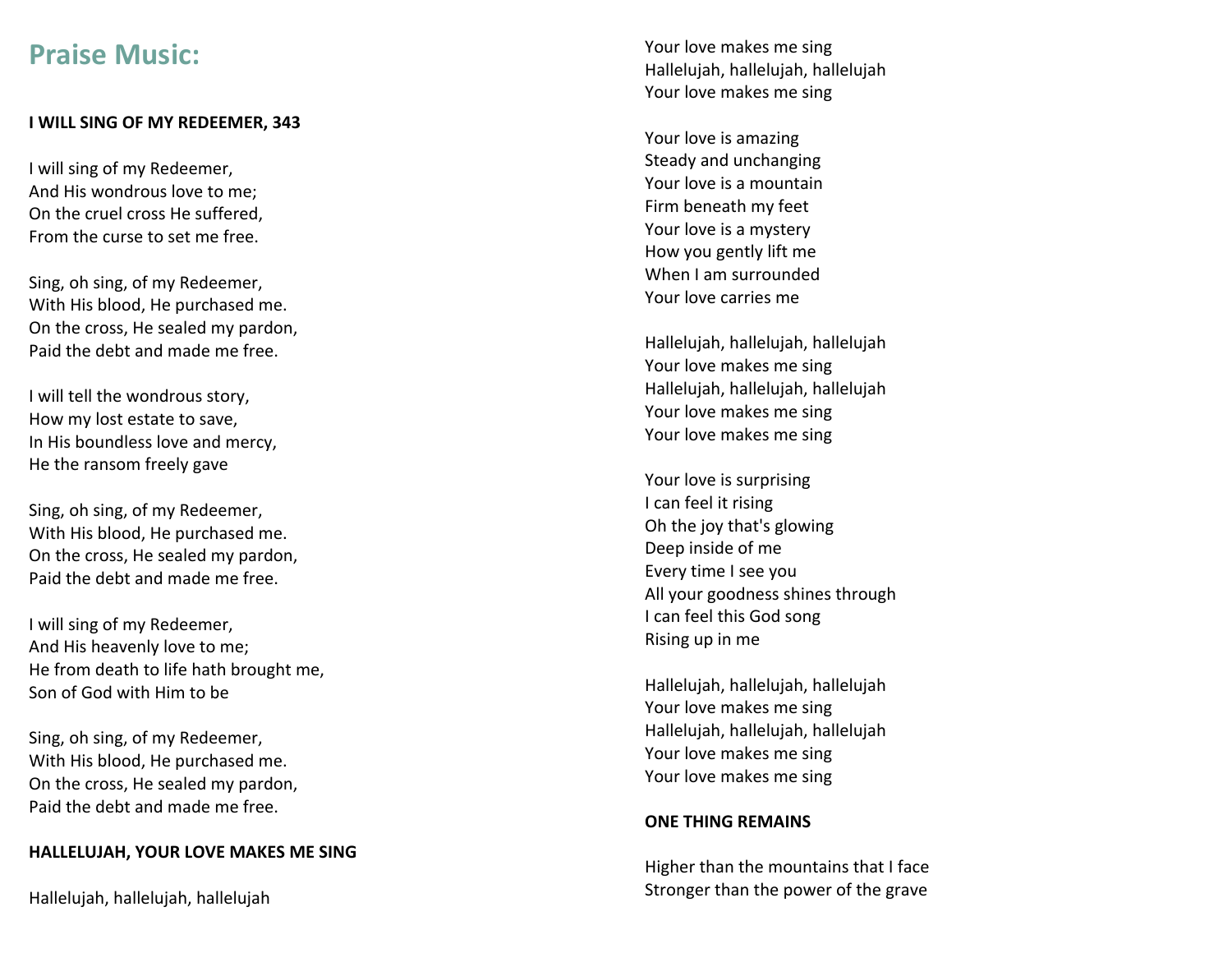Constant in the trial and the change One thing remains

Your love never fails, never gives up Never runs out on me

On and on and on and on it goes It overwhelms and satisfies my soul And I never, ever, have to be afraid One thing remains

In death, in life, I'm confident and Covered by the power of Your great love My debt is paid, there's nothing that can Separate my heart from Your great love

## **I LOVE YOU LORD/SWEET, SWEET, SPIRIT**

I love You Lord, and I lift my voice To worship You, O my soul, rejoice Take joy my King, in what You hear May it be a sweet, sweet sound In Your ear

I love You Lord, and I lift my voice To worship You, O my soul, rejoice Take joy my King, in what You hear May it be a sweet, sweet sound In Your ear

There's a sweet, sweet Spirit in this place And I know that it's the Spirit of the Lord There are sweet expressions on each face And I know that it's the presence of the Lord

Sweet Holy Spirit, Sweet heavenly dove Stay right here with us, filling us with your love And for these blessing, we lift our hearts in praise Without a doubt we know, that we have been revived When we shall leave this place

### **COME, JUST AS YOU ARE**

Come just as you are Hear the spirit call Come just as you are Come and see Come receive Come and live forevermore

Life everlasting Strength for today Taste the living water And never thirst again

### **RECKLESS LOVE OF GOD**

Before I spoke a word, You were singing over me You have been so, so good to me Before I took a breath, You breathed Your life in me You have been so so kind to me

Oh, the overwhelming, never-ending, reckless love of God Oh, it chases me down, fights 'til I'm found, leaves the 99 And I couldn't earn it I don't deserve it, still You give yourself away Oh, the overwhelming, never-ending, reckless love of God

When I was Your foe, still Your love fought for me You have been so, so good to me When I felt no worth, You paid it all for me You have been so, so kind to me

Oh, the overwhelming, never-ending reckless love of God Oh, it chases me down, fights 'til I'm found, leaves the 99 And I couldn't earn it